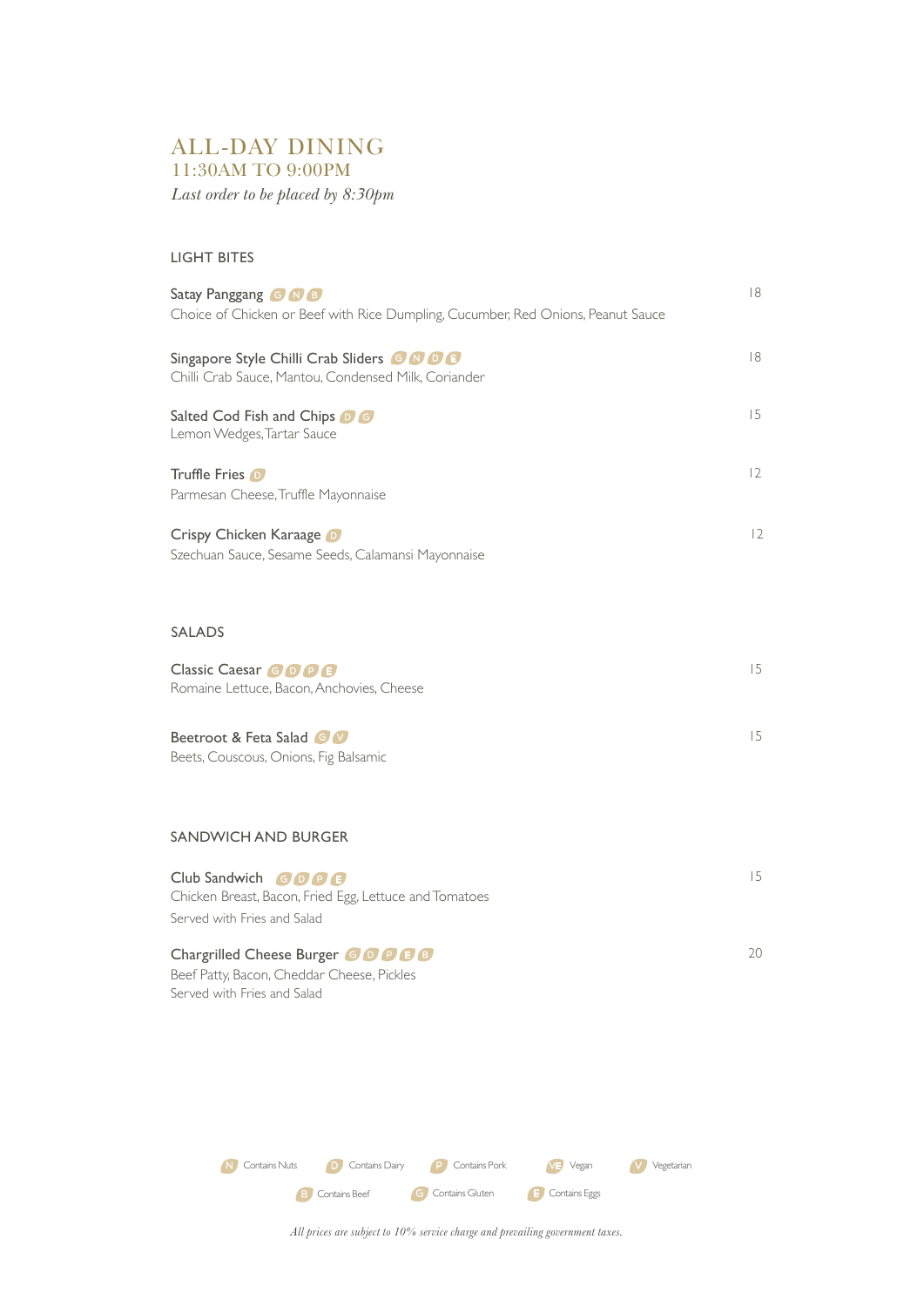## ALL-DAY DINING 11:30AM TO 9:00PM

*Last order to be placed by 8:30pm*

# WOOD-FIRED OVEN

| The Meat Lover Pizza GOO                                                                                           | 30 |
|--------------------------------------------------------------------------------------------------------------------|----|
| Smoked Sausages, Pepperoni, Mozzarella di Bufala,<br>Vine-Ripened Tomato Sauce                                     |    |
| Classic Margherita Pizza & O<br>Cherry Tomatoes, Mozzarella di Bufala, Oregano, Vine-Ripened Tomato Sauce          | 25 |
|                                                                                                                    |    |
| Meatless – Plant-based Protein Pizza G D M<br>Ground Minced Plant-based Meat, Bell Peppers, Barbecue Sauce, Cheese | 25 |
|                                                                                                                    |    |
| <b>LOCAL SPECIALTIES</b>                                                                                           |    |
| Hainanese Chicken Rice<br>Traditional Poached Chicken Breast or Thigh, Flavoured Rice                              | 20 |
| Served with Garlic Chilli                                                                                          |    |
| Nasi Goreng Kampong G NG<br>Fried Rice with Anchovies, Prawns, Chicken Satay and Fried Egg                         | 20 |
|                                                                                                                    | 20 |
| Seafood Fried Hokkien Mee GDB<br>Yellow Noodles, Rice Vermicelli, Prawns, Eggs, Chives                             |    |
|                                                                                                                    | 25 |
| Laksa Bouillabaisse & Baguette G D<br>Seabass, Mussels, Clams, Prawns, Sambal                                      |    |
|                                                                                                                    |    |
| <b>PASTA</b>                                                                                                       |    |
| Seafood Penne GO                                                                                                   | 22 |
| Shellfish Broth, Prawns, Squids, Clams and Capers                                                                  |    |

Cherry Tomatoes, Herbs and Olives Pasta with Rosette Sauce G D V 20



*All prices are subject to 10% service charge and prevailing government taxes.*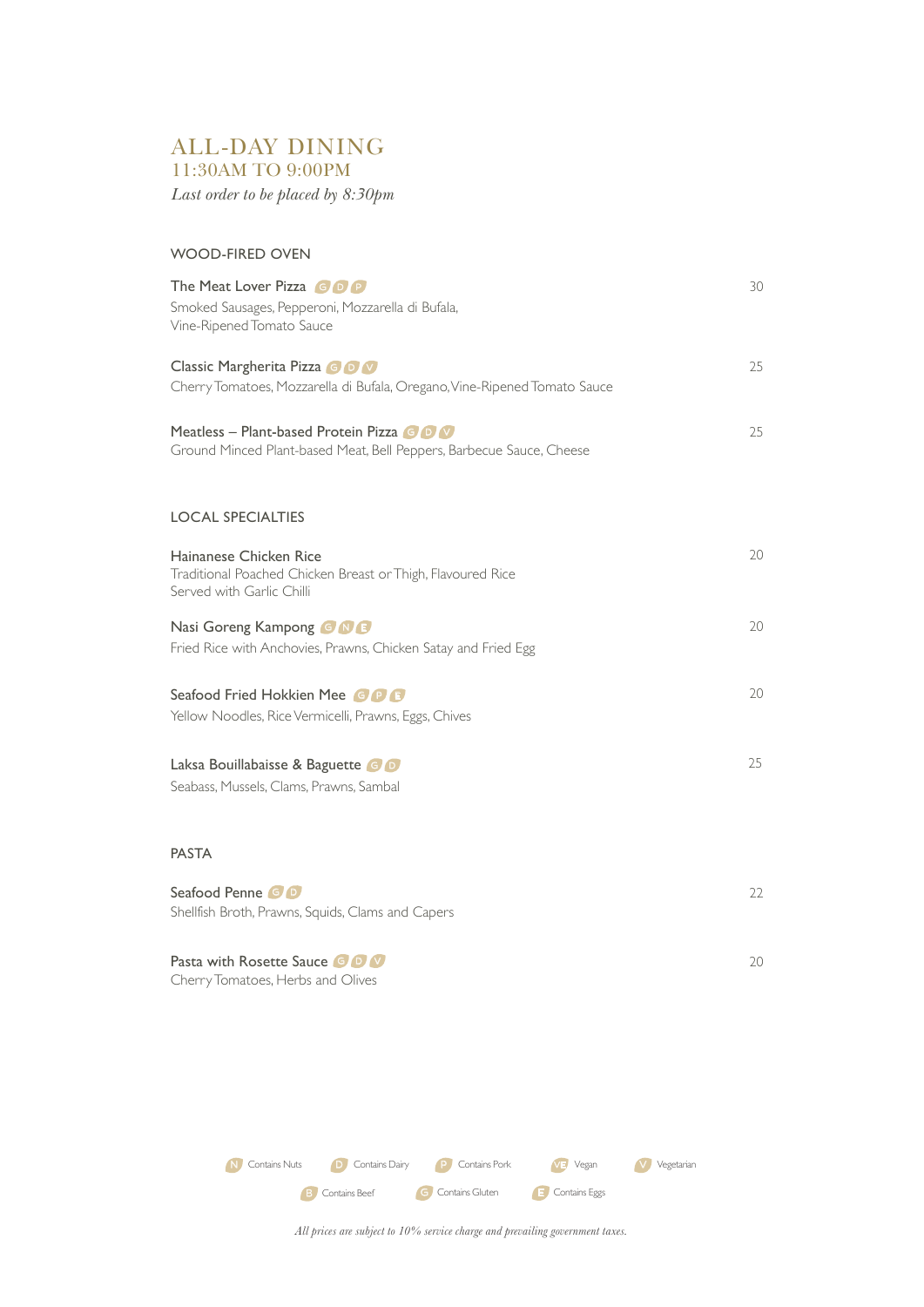# ALL-DAY DINING 11:30AM TO 9:00PM

*Last order to be placed by 8:30pm*

#### DESSERTS

| Strawberry Shortcake with Berries Compote ODE<br>Vanilla Sponge, Fresh Strawberries, Diplomat Cream | 15. |
|-----------------------------------------------------------------------------------------------------|-----|
| <b>Tiramisu Cake with Coffee Ice Cream GDE</b><br>Mascarpone Cream, Vanilla Sponge, Coffee Syrup    | 15. |
| Seasonal Fruit Platter with Berries                                                                 |     |



*All prices are subject to 10% service charge and prevailing government taxes.*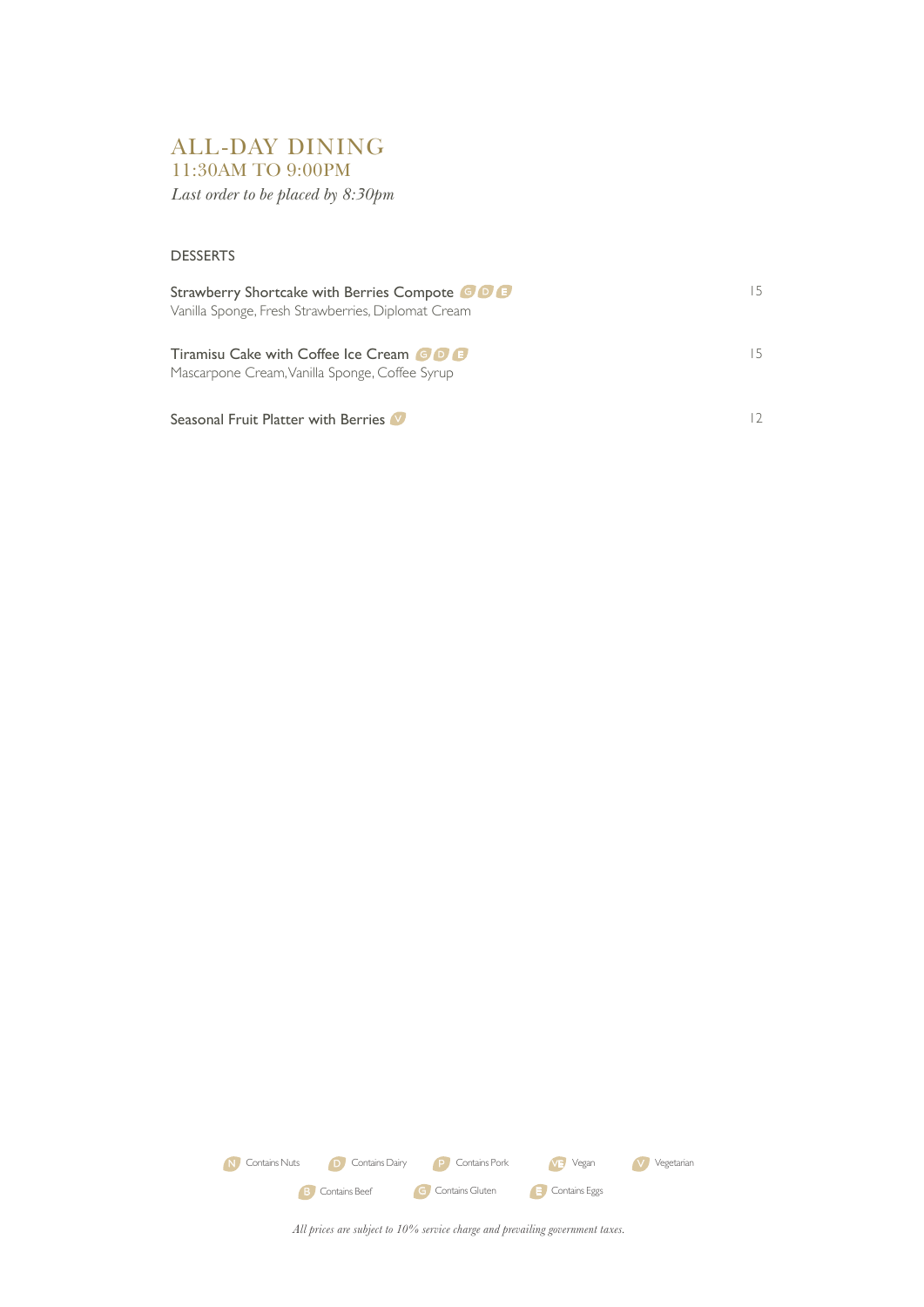## PLANET TREKKERS (KID'S MENU) 11:30AM TO 9:00PM

*Last order to be placed by 8:30pm*

| <b>Penne Pasta with Red-Red Sauce 10 B G</b><br>A classic pasta dish made with three ingredients that Italy is most famous for.<br>Pasta, Tomato and Parmesan Cheese.                               | $\overline{2}$ |
|-----------------------------------------------------------------------------------------------------------------------------------------------------------------------------------------------------|----------------|
| Yummy Mini Beef Burgers <b>GOBB</b><br>Two perfectly grilled homemade mini beef burgers, served with fresh salad.<br>Legend has it that the birthplace of the "Burger" is Athens, Texas in the USA. | 15             |
| <b>French Fries</b><br>These golden homemade French fries are parboiled before frying, to make<br>them a healthier side serving.                                                                    | 10             |

8

#### DESSERT

### Very Berry Yoghurt Ice Cream VO

Say this five times as fast as you can, "I would like a very berry dairy dessert"

> E Contains Eggs N Contains Nuts **D** Contains Dairy **P** Contains Pork **VE** Vegan **V** Vegetarian G Contains Gluten B Contains Beef

*All prices are subject to 10% service charge and prevailing government taxes.*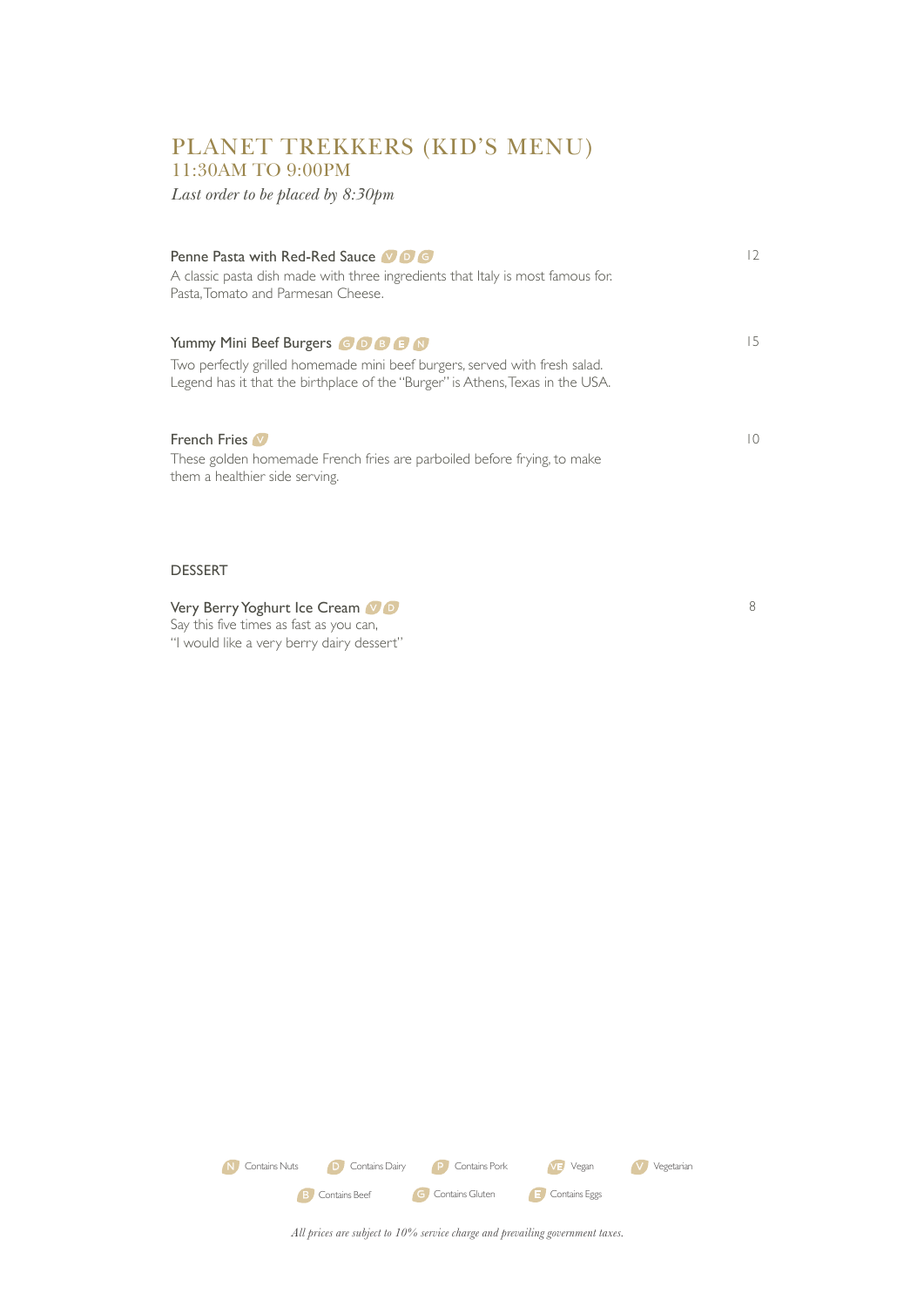## WINES 11:30AM TO 9:00PM

|                                                              | By the glass | By the bottle |
|--------------------------------------------------------------|--------------|---------------|
| <b>CHAMPAGNE &amp; SPARKLING</b>                             |              |               |
| Taittinger Brut Reserve NV, France                           | 29           | 138           |
|                                                              |              |               |
| <b>WHITE</b>                                                 |              |               |
| Yealands Estate Single Vineyard Sauvignon Blanc, New Zealand | 21           | 98            |
| Ruffino Lumina Pinot Grigio, Italy                           | 21           | 98            |
| Nik Weis Urbans Riesling, Germany                            | 21           | 98            |
| Louis Jadot Macon-Villages Chardonnay, France                | 21           | 98            |
|                                                              |              |               |
| <b>RED</b>                                                   |              |               |
| Miguel Torres San Medin Cabernet Sauvignon, Chile            | 22           | 100           |
| Yealands Estate Single Vineyard Pinot Noir, New Zealand      | 22           | 100           |
| Torres Altos Ibericos Crianza DOC Rioja, Spain               | 22           | 100           |
| Chateau Loumelat Cuvee JJ Lesgourges Rouge, France           | 22           | 100           |
|                                                              |              |               |
|                                                              |              |               |
| <b>SWEET</b>                                                 |              |               |

| Bava Moscato d'Asti, Italy |  |
|----------------------------|--|
|----------------------------|--|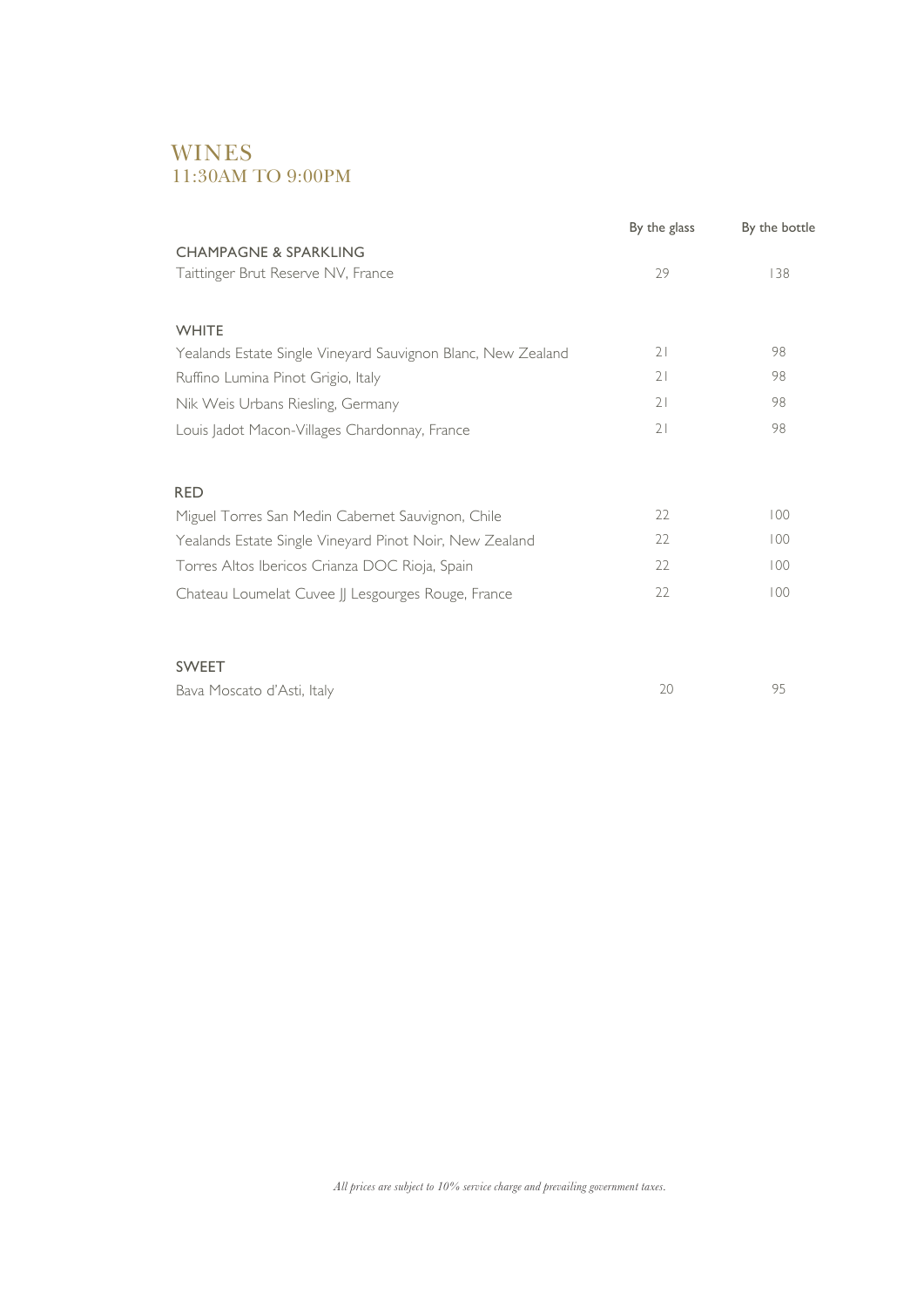## BEVERAGES 11:30AM TO 9:00PM

#### BEER

Chang Tiger Heineken Saigon Asahi

### SOFT DRINKS

Coca-Cola Coca-Cola Light Coca-Cola Zero Sprite Ginger Ale Schweppes Tonic Water Schweppes Soda Water

### MINERAL WATER

| Acqua Panna 750ml    |  |
|----------------------|--|
| San Pellegrino 750ml |  |
| Perrier 330ml        |  |

*All prices are subject to 10% service charge and prevailing government taxes.*

10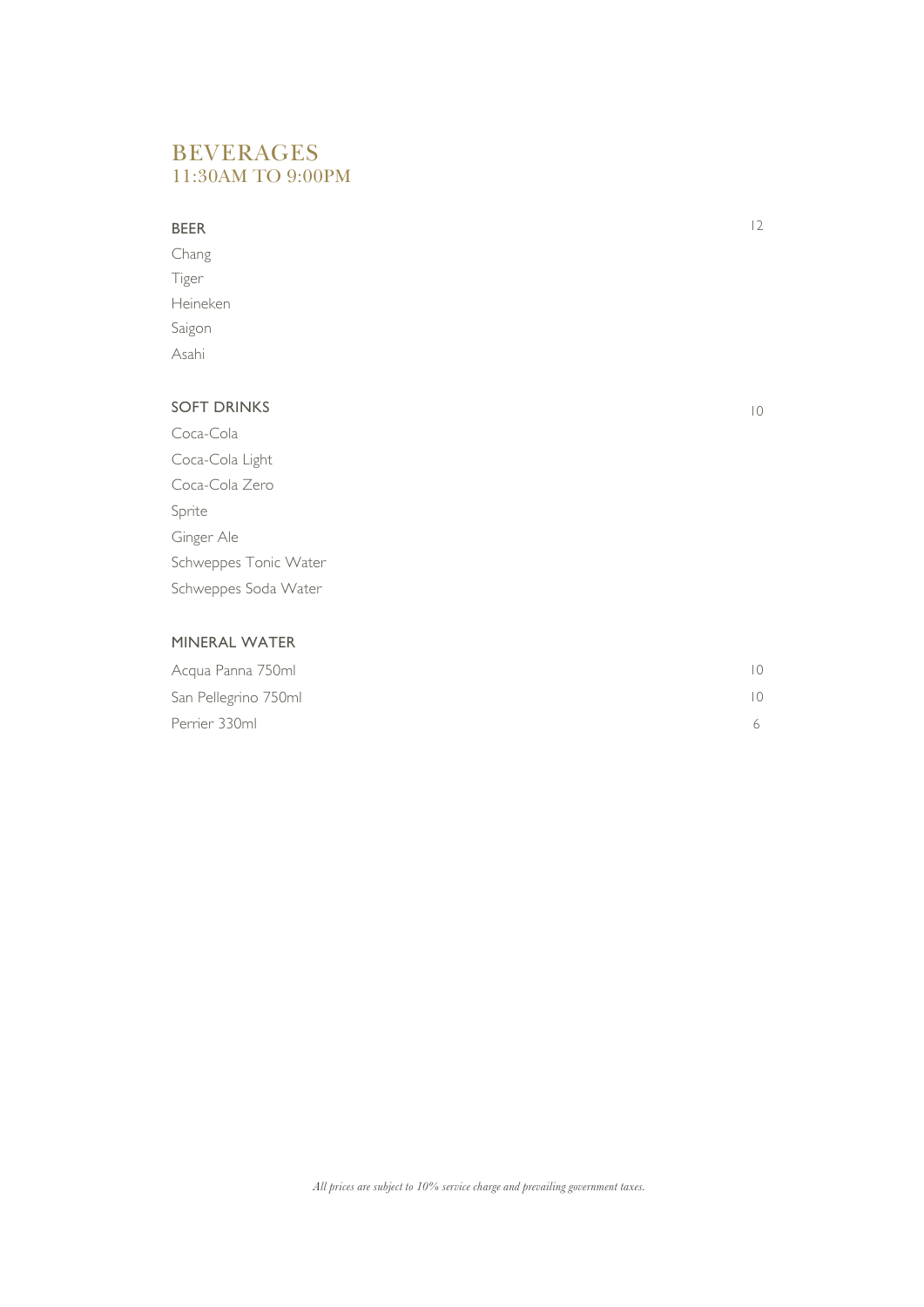## BEVERAGES 11:30AM TO 9:00PM

### FRESHLY-SQUEEZED JUICES

Apple Orange Carrot Watermelon

#### CHILLED JUICES

Apple Cranberry Mango Pineapple Orange

### HOT BEVERAGES

| Hot Chocolate                      |  |
|------------------------------------|--|
| Milk (Full cream, skimmed or soya) |  |

#### COFFEE

| Freshly-brewed coffee |  |
|-----------------------|--|
| Americano             |  |
| Café Latte            |  |
| Cappuccino            |  |

*All prices are subject to 10% service charge and prevailing government taxes.*

10